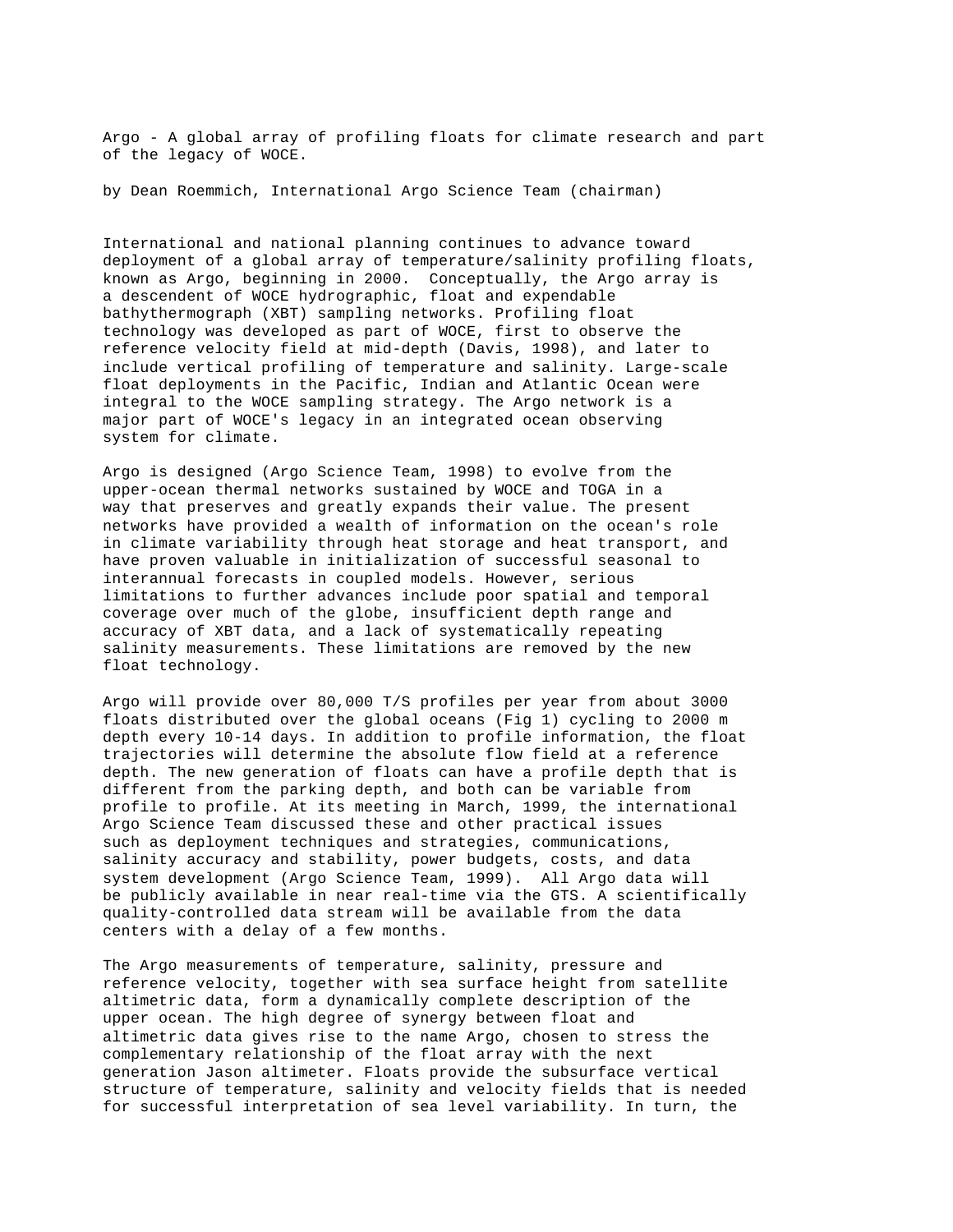excellent spatial and temporal sampling characteristics of the altimeter allow this description of the physical state of the ocean to be extended to short spatial and temporal scales that are beyond the capability of an in situ observing system.

A broad-scale global array will require about 4 years to implement from the time of the initial deployments in 2000. Global coverage should be achieved during the Global Ocean Data Assimilation Experiment (GODAE), which together with CLIVAR and GCOS/GOOS, provide the major scientific and operational impetus for Argo.

Once it is implemented, the Argo array should be maintained for at least 10 years provided that regular ongoing assessments of its impacts on ocean observation, assimilation and forecast systems are positive. Over a 10-year period, the principal accomplishments of the array are expected to be the following:

(1) Produce an accurate global climatology, with error bars and statistics of variability and valid for the specific period of the array, of monthly mean temperature and salinity as a function of depth. (2) Produce accurate time-series of heat and freshwater storage (globally) and of the temperature/salinity structure and volume of the world's intermediate and thermocline water masses. (3) Provide large-scale constraints for atmospheric model-derived surface heat and freshwater fluxes. (4) Complete the global description of the mean and variability of large-scale ocean circulation, including interior ocean mass, heat and freshwater transport - the equivalent for large-scale ocean circulation of a real-time synoptic upper ocean WOCE. (5) Determine the dominant patterns and evolution of interannual variability in temperature and salinity, e.g. for analysis of coupled modes of air/sea interaction. Discover other ENSO-like phenomena in the global oceans and their impact on improvement of seasonal-to-interannual atmospheric forecasts. (6) Provide global maps of the absolute height of the sea surface, with accuracy of about 2 cm on periods of a year and longer allowing Jason(altimeter)/Argo combinations to examine a broad range of space- and time-scales. (7) Enable the interpretation of (altimetric) sea surface height by determining the statistical relationship between sea surface height and subsurface temperature and salinity variability. (8) Directly interpret sea surface height anomalies - for example due to global sea level change, El Nino, etc. - by separating them into contributions due to the effects of (i) E-P, (ii) differential heating and cooling, (iii) advection of heat and freshwater, and (iv) wind-driven redistribution of mass. (9) Obtain an unprecedented dataset for model initialization, data assimilation and dynamical consistency testing of the next generation of global ocean and coupled models. (10) Enable realistic operational real-time global ocean forecasting for the first time.

The Argo array will evolve over time as better knowledge of sampling requirements is obtained from data analysis and assimilation and as technology progresses. Instrumentation developments in the near future may include floats with self